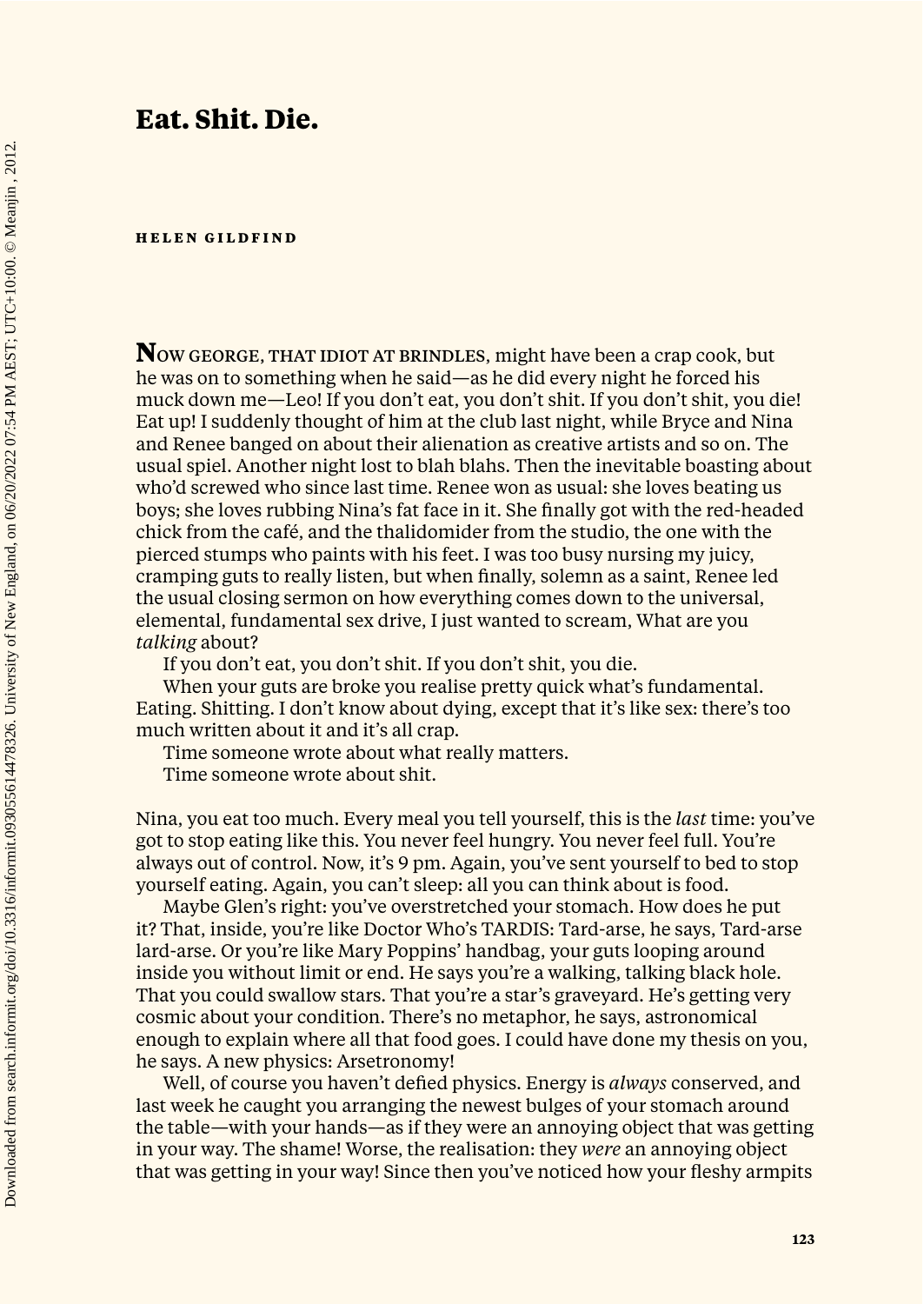pinch and pull when you reach for things, and how, when you drop something, you just peer helplessly at the floor, distrusting your body's turgid hinges. A few nights ago, when Glen was in his room schmooping on the phone to Sally, you set up the bathroom scales. You filled a bucket with seven kilos of water—the weight you've gained these past few months. You told yourself: that's fat, Nina, blobbing through your blood, plugging your heart, exploding you slowly—a slo-mo super duper nova. You lifted the bucket: it was heavy! How disgusting, to pour such muck into yourself. How exhausting, to carry such weight around with you, all the time, *all* the time.

I'm getting in my way! you cried to Glen last night, as you shared the feast you'd cooked him because he was missing Sally badly. Look, sis, he said, you know the deal. Energy in—he stu ed in another mouthful—must be equal to or less than energy out. He leant over, as if to fart. You didn't laugh. He stopped fooling. He patted your arm. It's just flab, Nina. Just food. Accept yourself, or change yourself, but stop obsessing, cos you're driving me nuts. He went back to his dinner, muttering, What is *with* women and food? and you found yourself travelling his words up, up into space. You looked down on the earth and you saw how its men never thought about food, beyond wanting it and eating it, while its women cooked and gorged and starved and vomited and cried, their food morphing into all sorts of strange things in their guts: thoughts, feelings, rituals. Glen burped you back to the table, demanding, Cake, woman! Of course you'd baked one. Of course you ate the whole thing once he'd taken his slice and disappeared for some optical sex with poor Sally stuck in Wadeye.

Well, it's easy for Glen to lecture you, with his laddery ribs and his hoppery limbs and his horsey face, all bony plains and stretched skin. It's easy for him to reduce everything to rationality. He might be right—you've just got to 'get a grip'—but what if he's wrong? Can physics really explain everything? Can it explain compulsion, this force that's not quite a thought or a feeling or an urge, but some sort of a cell-deep primal call to just eat and eat and eat?

Oh, rubbish! It's not your flabs getting in your way, Nina. It's not some profound ancestral memory dictating things: it's you; it's just *you*.

Once again, your nightly prayer and promise. Today was the last time. Please let tomorrow be a new day.

I've finally forced myself to see Gallows (to get to the bottom of it, ha ha). I'm sitting outside his surgery, thinking about shit and society. I started thinking about this years ago. I was at a supermarket checkout, waiting behind an old woman, when a voice yelled from my elbow, 'Pwoar, something *stinks*!'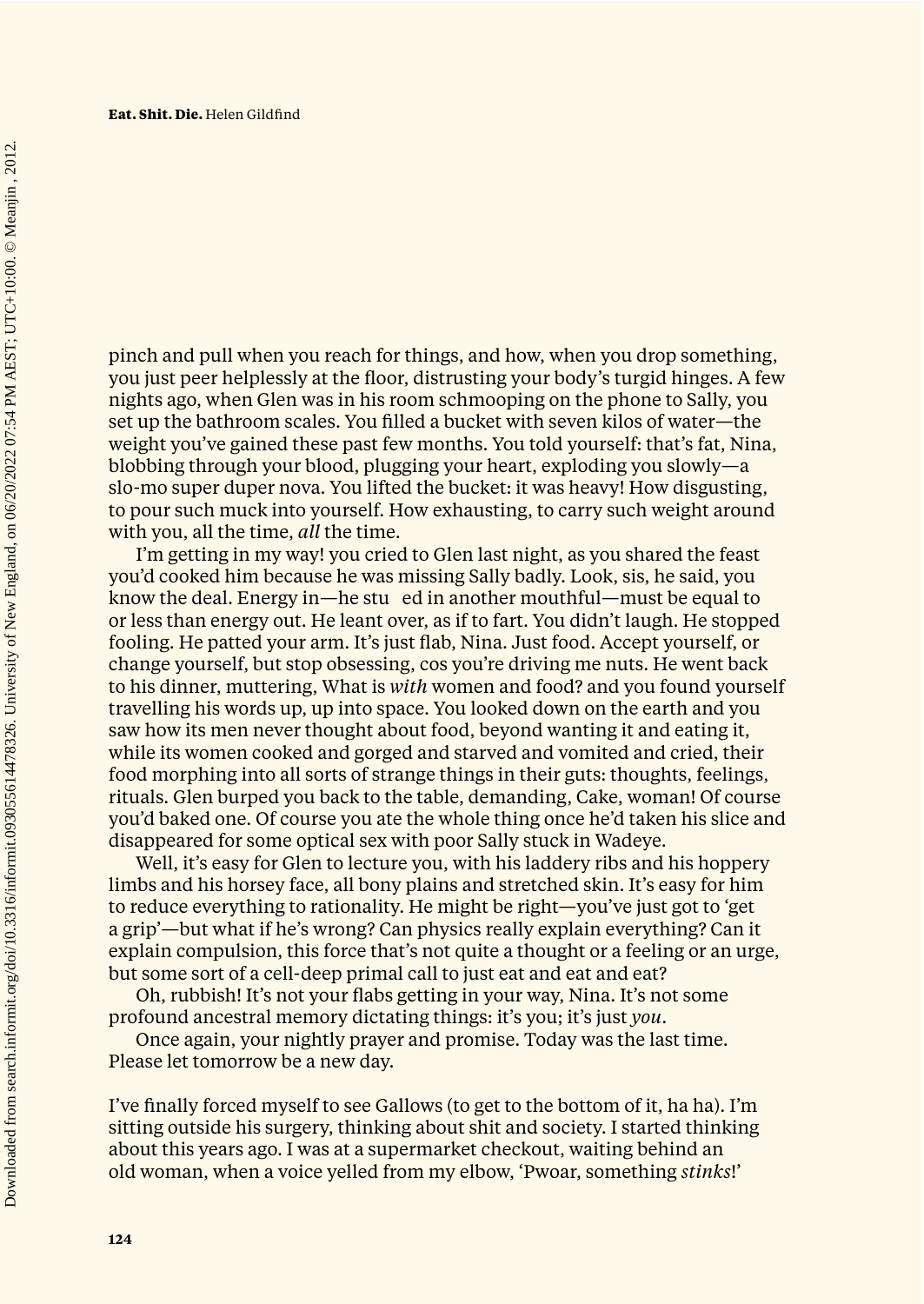A fleshy slap. I turned and saw a mop-haired kid with brimming eyes and a finger-pegged nose. His mother kept thumping groceries onto the counter. I suddenly wondered if, in my dreamy stupor, I'd farted or burped. Maybe I had BO, having spent all that humid morning sweating and writing in days-old boxers. As I turned away, disgusted, a warming stench hit me. 'Mum—look!' Thump. I went to check my shoes, and then I saw it. I stared at the pencil-thin ankles of the oldie in front of me: over her heel and smearing onto the floor was a slug of soft yellow shit.

The old woman seemed oblivious to the squalling kid and the retching air. In fact, with her pin curls and mint dress and tan handbag, she oozed refinement; pure refinement, except for the shit—her shit—spreading over the floor. The checkout chick carried on heroically, chatting away as people began to move around the edges of the store: a manager, a boy with a mop. Finally, the old dame counted out her coins, put her bags in her trolley and disappeared up the street with her head up, her pearls shining and her shit streaking a trail behind her.

For seconds, then, everything stopped, as if the building's very fabric knew that something profound had just happened within it. Then the checkout chick smiled and asked me to step back. The boy trundled the mop over and we all stood, quiet as a funeral congregation, as he scowled and swirled and smeared the shit into bleach-smelling nothingness. As I watched him I knew everyone except for the hollering kid was wondering, Did the old woman *know* what had happened? If she did, was she okay? If she didn't, would she be okay when she realised?

As I walked home that day I wondered what I'd have done if it had been me. Irrationally, but definitely, I knew I'd go home and kill myself. Realising that, I began to wonder seriously about shit and society.

When you were little food was a treat. On Thursday nights you and Glen paced the shiny pink lino of the supermarket's junk food aisle while your mum stormed o with the trolley. You each had a dollar to spend. Every time you chose something Glen would say, I dunno if I'd choose *that* one, Nina, so you never got what you wanted and always coveted what he got. At home you'd watch TV and play your silent weekly game of losers finish first. You always lost and later Glen would lie in bed with his sweet trophy propped on his pillow. Nina, he'd say, look. He'd go Mmmm-mmm and lick and slurp and suck in a creepy way until you ran over and thumped him, yelling for your mum, who said it served you right for being a pig. It's always been like that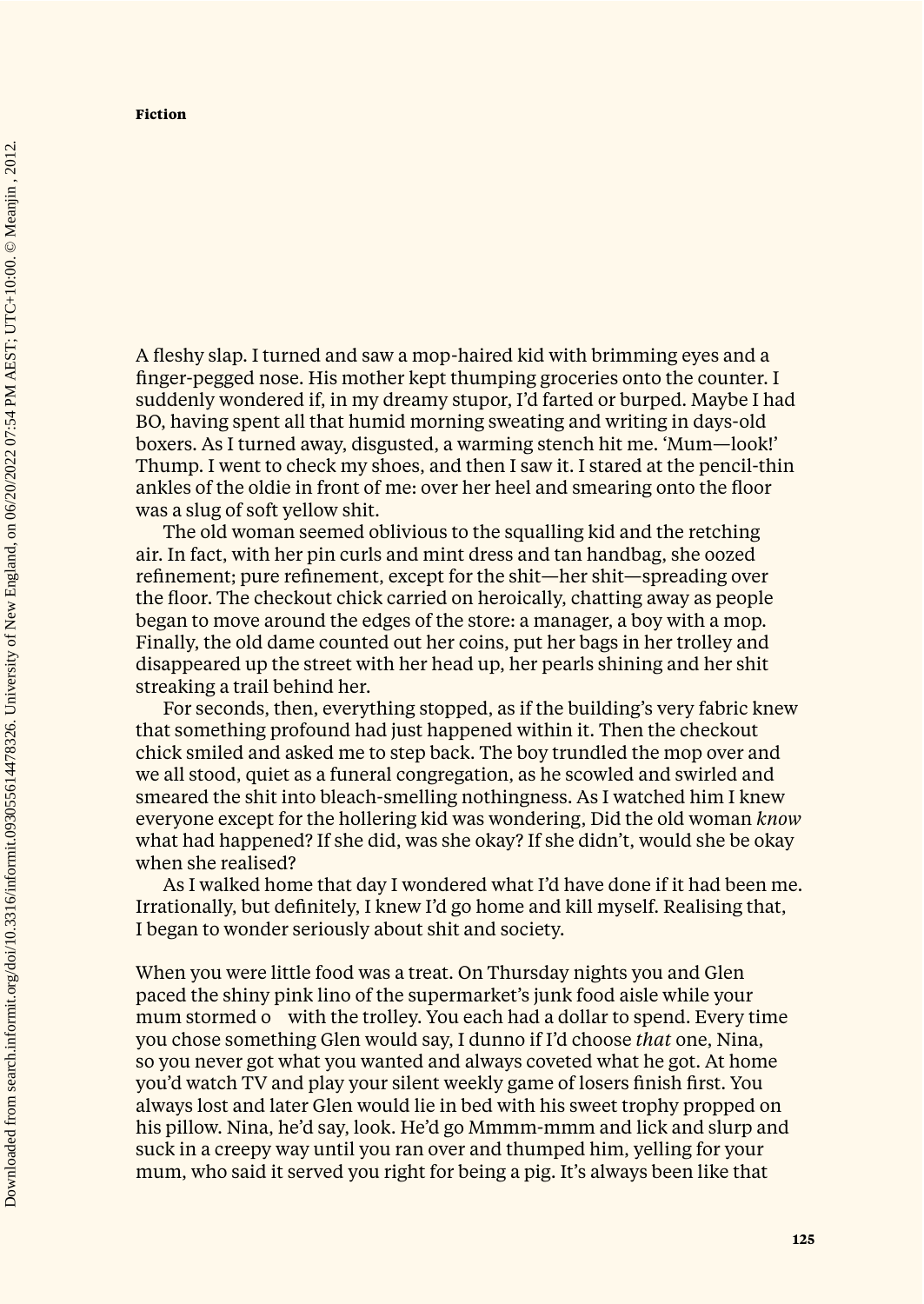between you and Glen: you wanted to eat, he wanted to compete; you sco ed. he savoured.

It wasn't just sweets that drove you. It was every food, every day. If you'd done your chores or walked Spooker, you got snacks or seconds at dinner. If you achieved good grades you won two chocolate bars on Thursday nights and none if you'd done poorly, which wasn't fair because Glen was good at everything and you were good at nothing. On Sundays, you hustled for the weekly roast, your mum tossing it to whoever she deemed best behaved, or she'd tell you to buzz o and would sit on the back step—the picking place—tearing the juiciest shreds from the bones herself. If your dad scored the corpse, you and Glen would hang around like scrap-yard dogs, poised to pick his pickings because he just didn't understand the art of stripping flesh from bone. Once he tossed a carcass onto the grass to see what you'd do. Of course, you fought for it, and the only thing weirder than that is the image of your dad sitting by as if it were perfectly normal for a man to treat his kids like hyenas at a zoo.

Yes, your parents subscribed to the Pavlovian school of child rearing. Just as they used Schmackos to make Spooker turn tricks, they trained you and Glen with chocolate and meat. But now, Nina, you're your own food-treat-dealer. You're the only judge of whether you've been good, and there's nothing you won't reward, is there? At recess today you trotted to the café to celebrate getting your year 9s into poetry. In the afternoon you hosed down two horny year 10s without sounding like a dried-up old hag: you rewarded yourself with fish and chips at the train station. So why did you then stu down all that pasta when you got home? And why did you eat the slab of cake that Glen brought back from the lab? *Slab*, not slice. You can still see the look on his face when he came in from Telephone Sally and saw that the cake was gone. He wasn't pissed-o silent. He was just … say it, Nina. He—the closest person to you, the only one left—was disgusted, disgusted by *you*. Now you've slunk o early to bed again, and you're blaming your parents—*dead* people—for what you do. If it's their fault, Nina, then how come Glen isn't a porker too? If it's their fault, how come you've gotten so much worse just recently?

Again, your nightly prayer and promise. Today is the last time. *Please* let tomorrow be a new day.

'Stool sample.' I'd rather give Gallows my blood, my piss, my semen, my goddamn bone marrow than my shit. Doesn't matter that he's an old man and a doctor and won't even look at it. Doesn't matter that he asks people for shit a dozen times a day. It matters that he's going to read *my* shit, that he's going to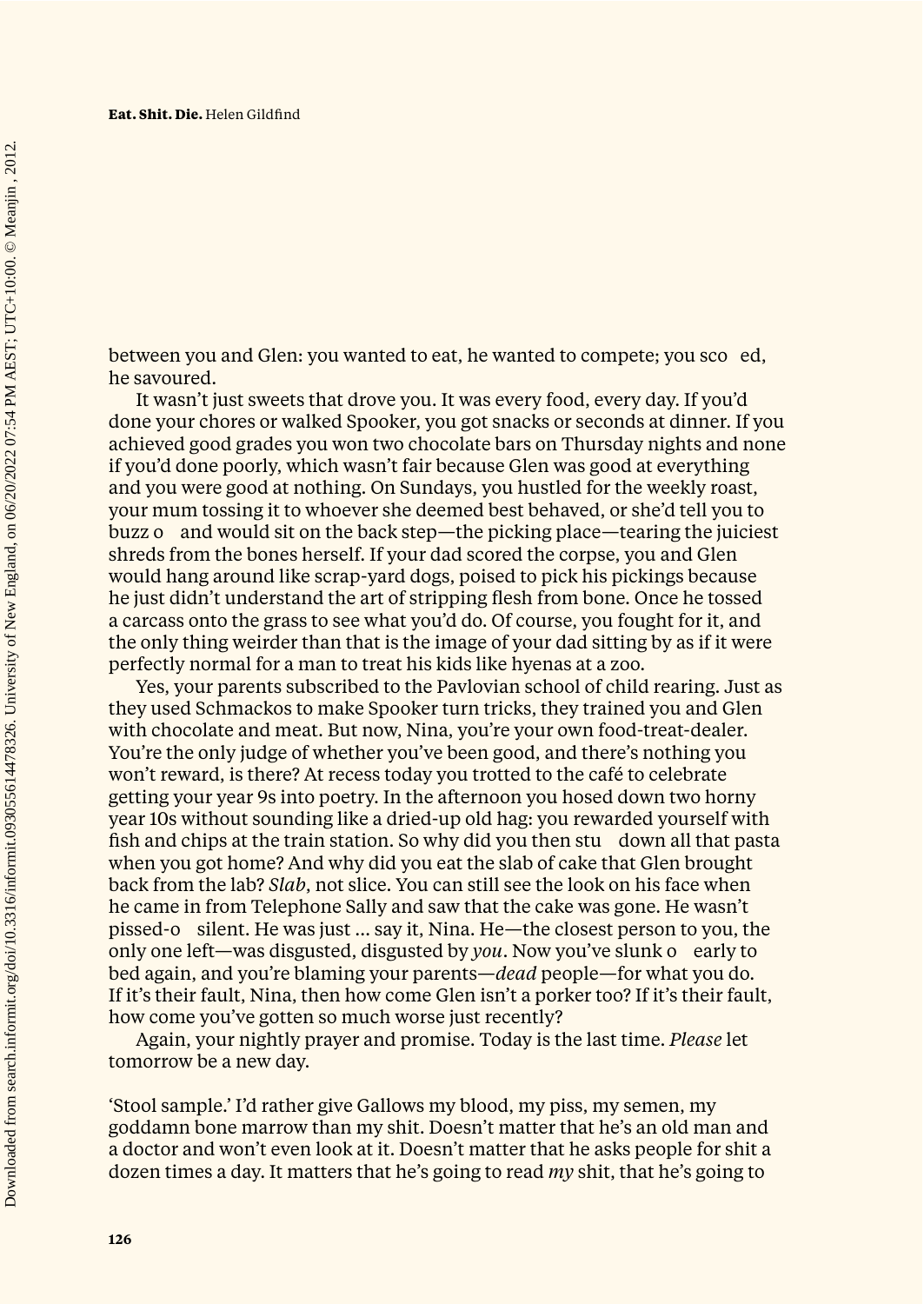**Fiction**

read *me*. Bloody George. You eat to shit to live, he said, but I've been eating and shitting and yes I'm alive but I might just be dying too.

So here I am at home, 'defecating into a clean container'. I make sure I don't 'urinate' on my 'faeces', though some lab rat will think I've misread instructions: I've been pissing out my arse for weeks. I take 'the clean wooden spatula' and try to put my 'faeces' into the jars: easier said than done. I go to the kitchen. I contemplate a straw, settle for a spoon. Who'll know? Somehow, I'm having fun. It's not every day you get to play with your poop. It's not every day you learn that things like dignity and integrity aren't all they're cracked up to be, that maybe they're just ideas in your head because it's the integrity of the body—not *you*—that matters. Finally, I spoon the murk into the jars and seal them into the bag Gallows has given me: it's yellow and stamped up and down with the sinister black sickles of the biohazard symbol. Faeces, stools, biohazards: even shit-testing kits can't name shit.

I don't know whether to walk or drive this bounty back to Gallows'. For the past few weeks I've hardly left the flat. Lucky I'm on sabbatical because I can't go anywhere, now, without getting strategic about toilets. The club's become impossible too: so busy; no privacy; people noticing. Even Renee looked twice when I arrived last time. I walked straight past her to the crapper. When I returned she was all over me, saying, Wow, Leo, you look *great*, as if I've been fat and ugly all these years and not known it. How'd you do it? she kept asking. She's forever trying to hone herself down to her bones: I discipline my body, she says, I discipline myself. I discipline myself, she says, I discipline my art. Maybe she's right. She's the only one of us whose work's going anywhere.

That was a weird night. I was spacing out while she and Bryce sparred over their 'open relationship', sparred because he's had no-one and she's fucked everyone. Then he started banging on about his show, saying it's flopped because he's a tall poppy who's truly creative because he confronts the conventional blah blah. I just had to ask him how artified porn was anything but derivative. Artified porn? he squealed. Derivative! Renee pissed herself laughing, So *true*, Leo! Even Nina giggled in that snorty, goofy way of hers. Bloody Nina. She just kept peering into me that night. Otherwise she held the floor for once, though maybe she just seemed to because I couldn't take my eyes o her huge freckly tits heaving in and out of that ridiculous black dress of hers. She always looks like a dog's breakfast—like she'd *eat* a dog's breakfast, Renee would say, like she'd eat a *dog*—but there I was eating her with my eyes and pretending to give a damn about her classes and her poems and her new publisher. She was so happy that Renee just had to cut in and cut her down,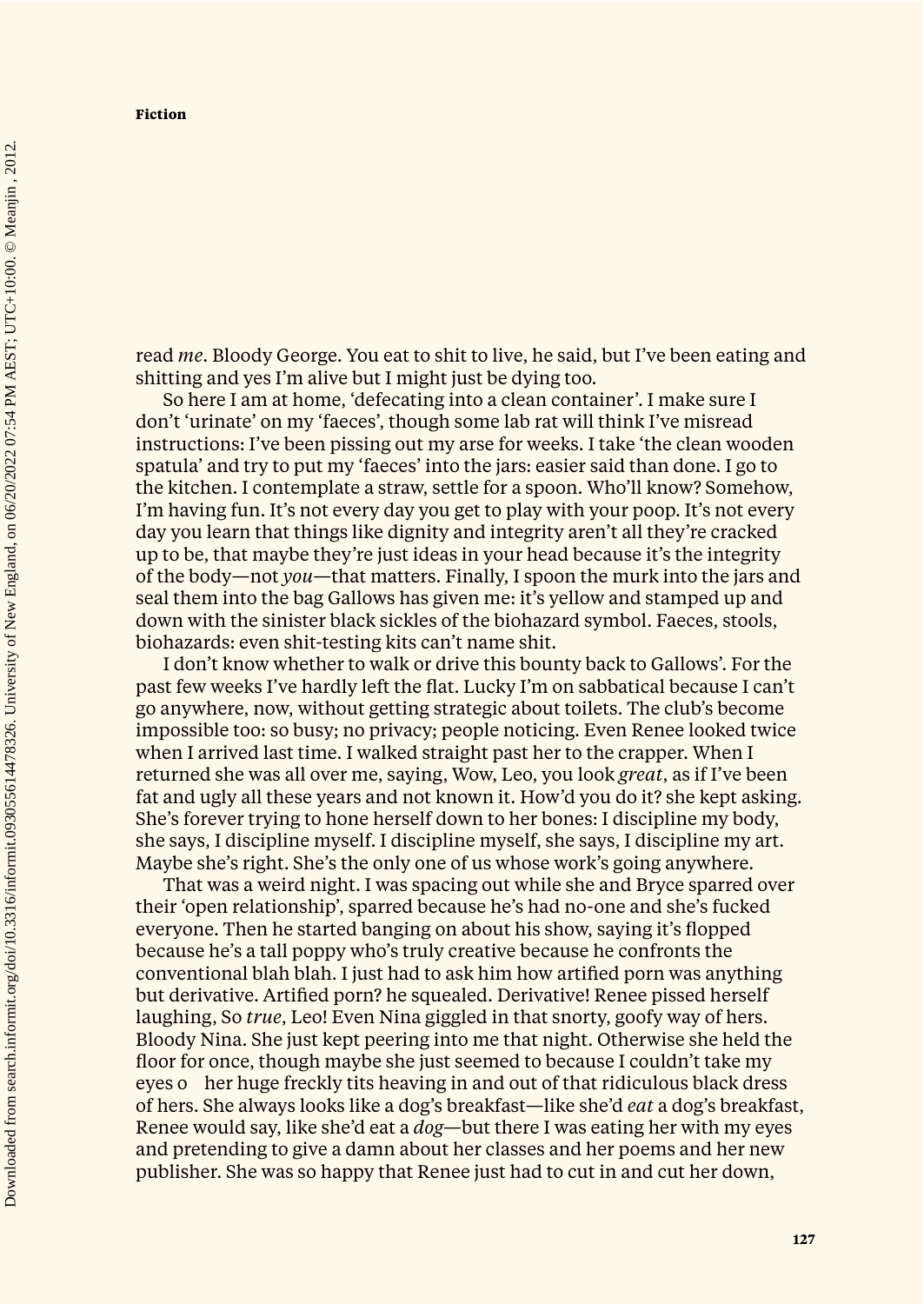looking at her while commenting for the millionth time on my *fantastic* weight loss. Of course, Nina shut right up and sat there, swamped by the fact of her fat.

Stupid Nina, and Renee, you shallow bitch, you'd be stunned if you saw me now: even Gallows stared when I walked into his o ce yesterday. He felt about my caving guts and jutting ribs and weighed me and hmmed and haaed and though he never mentioned it we were both thinking of the C-word as he handed me this shit-kit. And no, Renee, no, Bryce, we weren't thinking of cunts and cocks and cunnilingus, or convention-confronting creativity. We were thinking of that good old plot-moving, world-shaking crisis that gets everyone interested in a B-grade story: cancer.

Hell, I'll take the risk. I'll walk this stu back to the doc's because I'm bone cold in here and it's burny bright out there and if that old dame could stride her shit down the street then I can flaunt my biohazards too. What have I to lose? I'm in Gallows' hands now.

You couldn't believe it when Leo appeared in the doorway. Your insides tumbled: once, when you thought he'd seen you; again, when you saw he hadn't; and then again, when you saw the change in him. You've never seen anyone so thin. You've never seen him so beautiful.

He strolled across the waiting room, as bendy and bouncy as a blade of grass, swinging a plastic bag and whistling the jolliest tune you've ever heard. That was when your dread from the club forced itself to thought: Please, not Leo! Not my Leo! (*My* Leo? Look, there's another feeling morphed into thought and you must be insane, Nina. Leo stopped caring years ago. Why would he care now, now that you're as big as a whale? Now that Renee's always there, between you? Damn Renee! Damn her body and her talk and her brilliant sculptures: all that sex into stone; all her sex, all her stone.) You know your dread-feeling for Leo is right because his lightness hurled you straight back into that sharp morning years ago when Eddie waltzed in and ate breakfast with you and kissed you and looked into you just as he used to. You'd thought everything had shifted into place. But no. Eddie had just worked it out: weight doesn't come from the past; it comes from the future. You weren't seeing things fixed. You were just seeing what a man looks like when that weight lifts o of him: he looks as floaty-free as Leo looked yesterday at Dr Gallows'.

You watched Leo give his bag to the nurse. When he turned to go he saw you. He stopped whistling. He stared. He saw that you saw. That was when your insides really sickened: he was so freed up that he wasn't even mad, not like he normally is when you catch him o guard. He just hesitated, smiled, strolled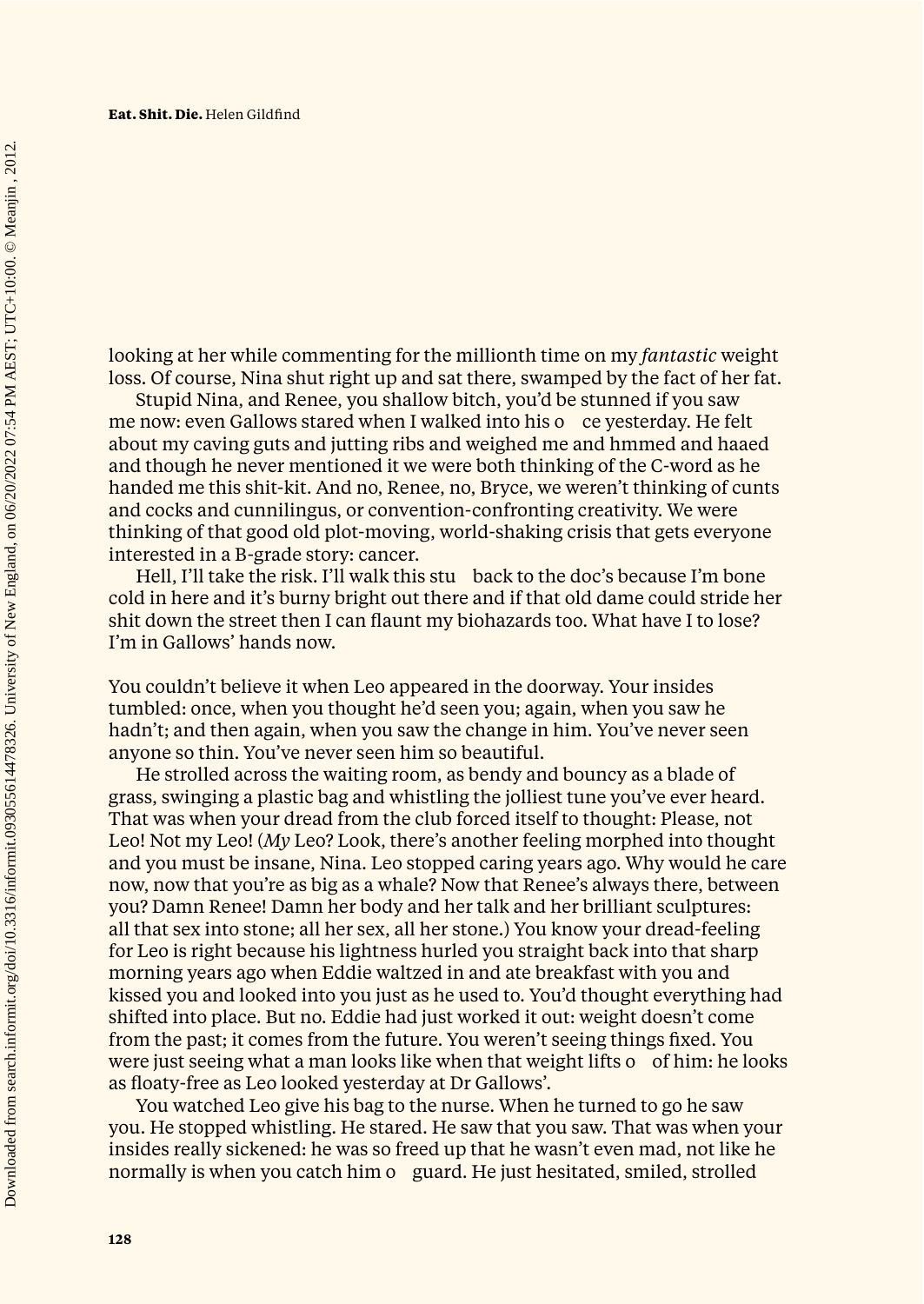**Fiction**

over and said, Hey, Nina Boppalina, good to see ya. He just stood there, playing that stupid rhyming game you played at uni when you were both practising to be 'great writers', that game he dumped once you'd spent years writing nothing very great and getting nowhere very much. Hey, Leo? you said, tripping over your own question mark. He shrugged, answering you with a jangle of his terrifying bones. Then you blurted it out: 'Come for a feedo, Leo Schmeo? Glen's away seeing Sally.' For once, he wasn't all excuses. Indeed, a feed! was all he said. You rhymed up a time and he said, Cheerio, I gotta go, and tootled out the door.

Then you went in to Dr Gallows. You told him you needed a check-up. He checked things up and said, You're obese. Lose weight. So then you asked him what you were *really* there to ask him. He looked at you as if you were stupid. He said, What do you mean you can't stop eating? Like an idiot you repeated, I can't stop eating. Like an idiot, he repeated, What do you mean you can't stop eating? You both sat there, staring at each other, ba ed. Stop eating so much, he said, and exercise more.

Behind your sunnies you bawled all the way down to the café. Then you stopped crying and went inside and ordered your usual—as you knew you would, as you knew you shouldn't. You sat in your favourite sun-drenched seat, loving and hating every sweet bite as you erased Dr Gallows' face behind lists and lists of what to cook for Leo, your Leo, coming to dinner next weeko.

Gallows was not happy. Nothing conclusive could be said about my shit. Nothing conclusive could be said about me. Now I'm in hospital getting ready for what they call a 'top and tail'. Sounds cute, but it's not, though the real agony lies in sitting across from this woman while she talks about how she's going to enter my anus and go down my throat and read me from the inside out. I came here to see the gastro-guy, not this film-star beauty. I can't even look at her face.

Had a spectacular time on the shitter last night after chugging the potion that Gallows gave me. To clean you out for tomorrow, he'd said, handing it over. Dab—don't wipe! he'd joked, but he looked grey as he shrugged over my results and poked around my gutless guts. Later, as I rode a tsunami of shit into the night, I thought of Renee and her detox diets and the million times I'd mocked her: You detox every time you shit, I'd say, every time you piss. As I rode that tsunami, I wondered if she's right after all for, though my body's been purging itself for months, last night showed me that I'm still full of filth. As I watched it gush away, I felt great, like I was cleaning myself right out of myself, and when I woke up this morning, I felt sore and raw and newborn. Stupid Renee!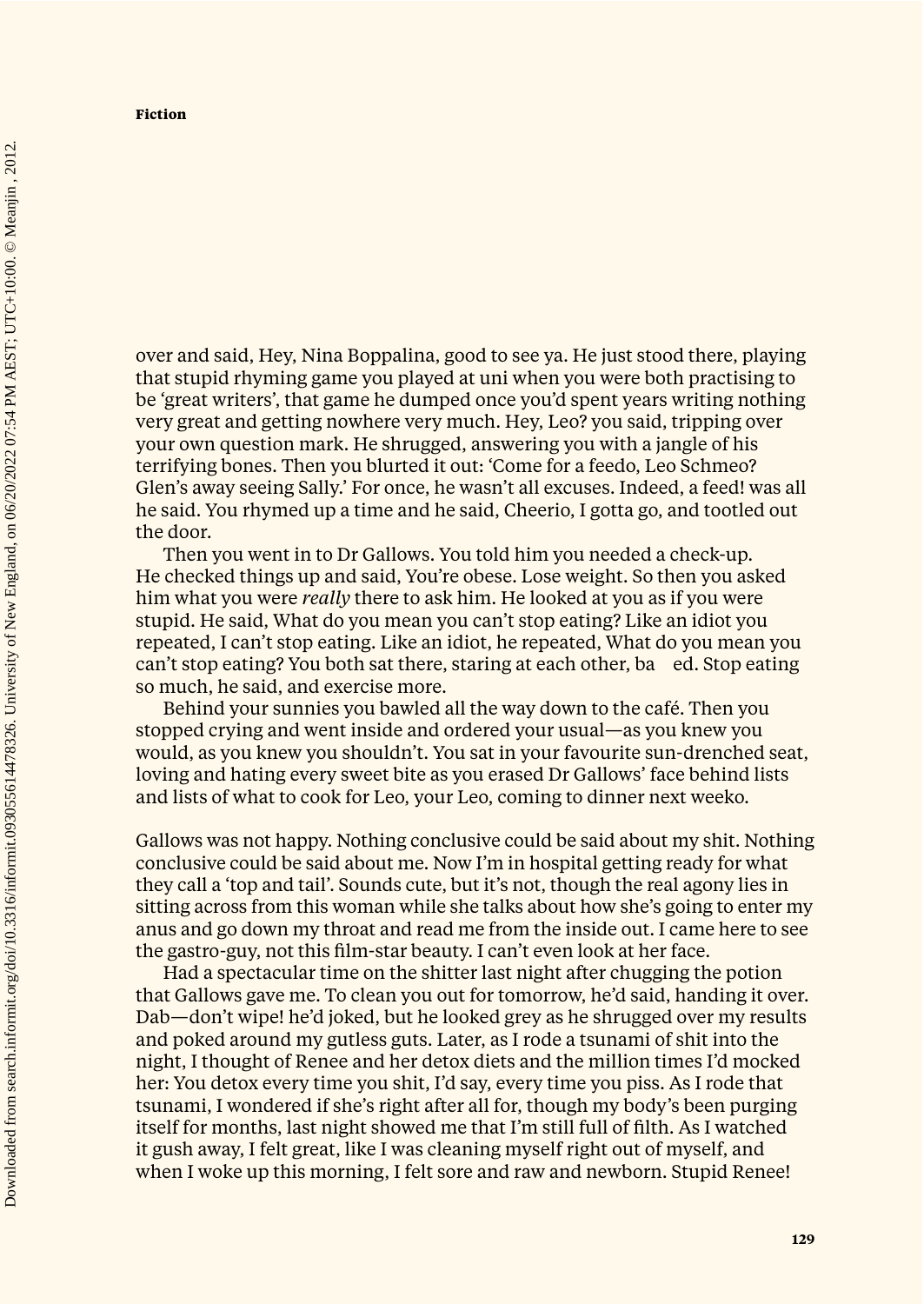And stupid me for thinking she'd ever be right about anything, because I'm still here, stuck in myself and squirming in front of this beautiful woman.

Weird, how I spent all last night worrying Renee or Bryce or someone would walk in on me. Later, as I lay in bed, waiting for the smaller waves to hit, I realised what a fool's fear that was because no-one ever drops by and no-one will: no-one's seen me for ages; no-one except Nina, and Nina doesn't count. I realised I might as well flush myself down the toilet for all the world cares. Realising this, I suddenly felt them, all the people in the world who're exiled by their shit and piss and pain and I wanted to scream, How the fuck do you live? and, What will happen to you? Then I asked myself those same questions, but I found no answers. I guess there's some things you just gotta live with even if they stop you living.

The gastro-girl stops talking. She leads me into her surgery and introduces me to the hunky guy who's going to shoot me up with the sleep-juice. He looks over me, to make eyes at her, and it turns out I've got nothing on that old lady from that day: I'm humiliated; I'm scared; I can't hold my head up high or look either of these two good-lookers in the eye. I thank God when a middle-aged nurse walks in and I focus on her lumpy backside and watch her looping a long black hose over a silver hook. What's that for? I ask. You don't want to know! she says. Everyone titters as the liquid sleep pulls me under.

Suddenly I'm awake and surrounded by chattering patients and a glorious symphony of farts. I realise the symphony is my own but I'm so relaxed that I don't care a damn. My nurse appears and asks, Okay, luv? and I say, Great! and my arse says, Fart! She gets me dressed and leads me to a room full of armchairs and TVs and sits me near three cushiony old biddies. They smile at me, like I'm one of them. For the first time panic swells inside me. I focus on the TV. I watch some fatsos confess their teary tales to Oprah. Then I remember Nina, sitting like a big pink pudding at Gallows'. I was walking on air that day, relieved, resigned to whatever fate Gallows was going to read from my shit. I think that's why I said yes to dinner: perhaps I thought I'd die first. God, she annoys me. How she acts like she cares about everyone and everything. I might be a selfish prick but I don't see how caring about everything is so damned di erent to caring about nothing at all.

The gastro-girl appears next to me. She shrugs like Gallows: she's found nothing, nothing conclusive. She mentions the deadly C-word, then she uses a new C-word and I'm caught on its curves and spikes: catabolic. That's *it*. That's what these past few days and months and years—my life—has been. Catabolic. I stare at the doc's smooth, bare neck. I want to touch her. Before I can do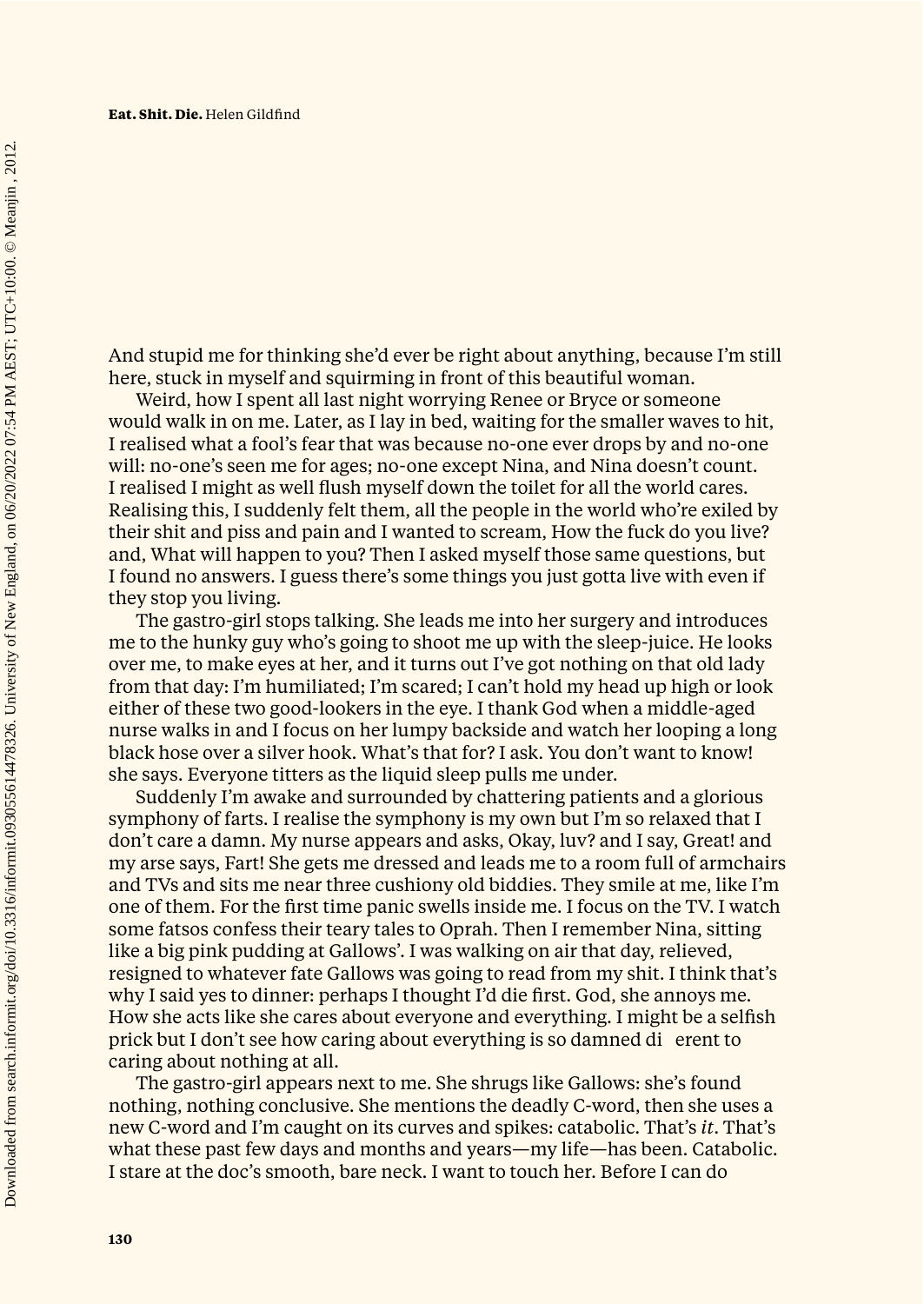**Fiction**

anything so stupid, a miracle happens: she touches *me*. She strokes my hand as if she can sense the realisation uncurling inside, that maybe I'll never touch or be touched by anyone ever again.

She asks me who's picking me up. My reply clatters onto the lino: No-one. She doesn't flinch. She smiles. Don't worry, Leo. I'll work things out. You're mine now, okay?

He sits across from you in Glen's seat. There's nothing to say. You don't ask him anything because he'll tell you when he wants to, if he wants to. Both of you eat and eat and eat. You hear him breathe and chew and swallow. You hear his cutlery and plate tap tap tap on the table top. Only once do you ask, Is it okay? He nods, Mmmm-uh-uh. He doesn't look up.

After dinner he disappears to the bathroom. You go out to the balcony. He's gone so long that you wonder if he's throwing everything up. You wonder if he's dropped dead. You turn to check on him. He's staring at you through the glass door. He slides it open, sidles around you and lies on Glen's yellow banana lounge. You sit, feeling your thighs pour over your wooden stool. Together you watch the white and red twinkle of the cars coming and going along the street. You o er him a cigarette, gesturing back to uni, when you each posed and pretended you were too cool to care that the world you wanted didn't want you. You can still feel the agony of that final year when he froze you out, as if he were using you for practice. Oh, forget it Nina! He's here now, and anyway, if he hadn't frozen you out, you would never have known Eddie's lovely warm skin.

When you light your third cigarette you begin to tell Leo everything he never asked you about. Then you tell him about Glen and his work, and about light and dark and time and space and weightlessness. You tell him how your poetry and Glen's physics are really two and the same, for you're both just dealers in metaphor, and isn't everyone just trying to put a shape on things? You tell him how you must move out soon because Glen will never ask you to and he and Sally should be together.

When you finish you look at him. Under the harsh fluro of the street lamp he looks starchy and stringy and white; just as a man should on a banana lounge. You want to laugh. Then fury surges through you. I hate you, Leo, for forgetting me, for ignoring me, for mocking me and for never asking me, *ever*, how it's been.

You turn back to the red and white constellations of the cars. You say, I can't stop eating. You repeat yourself, just as you did at Gallows', as if Leo can't